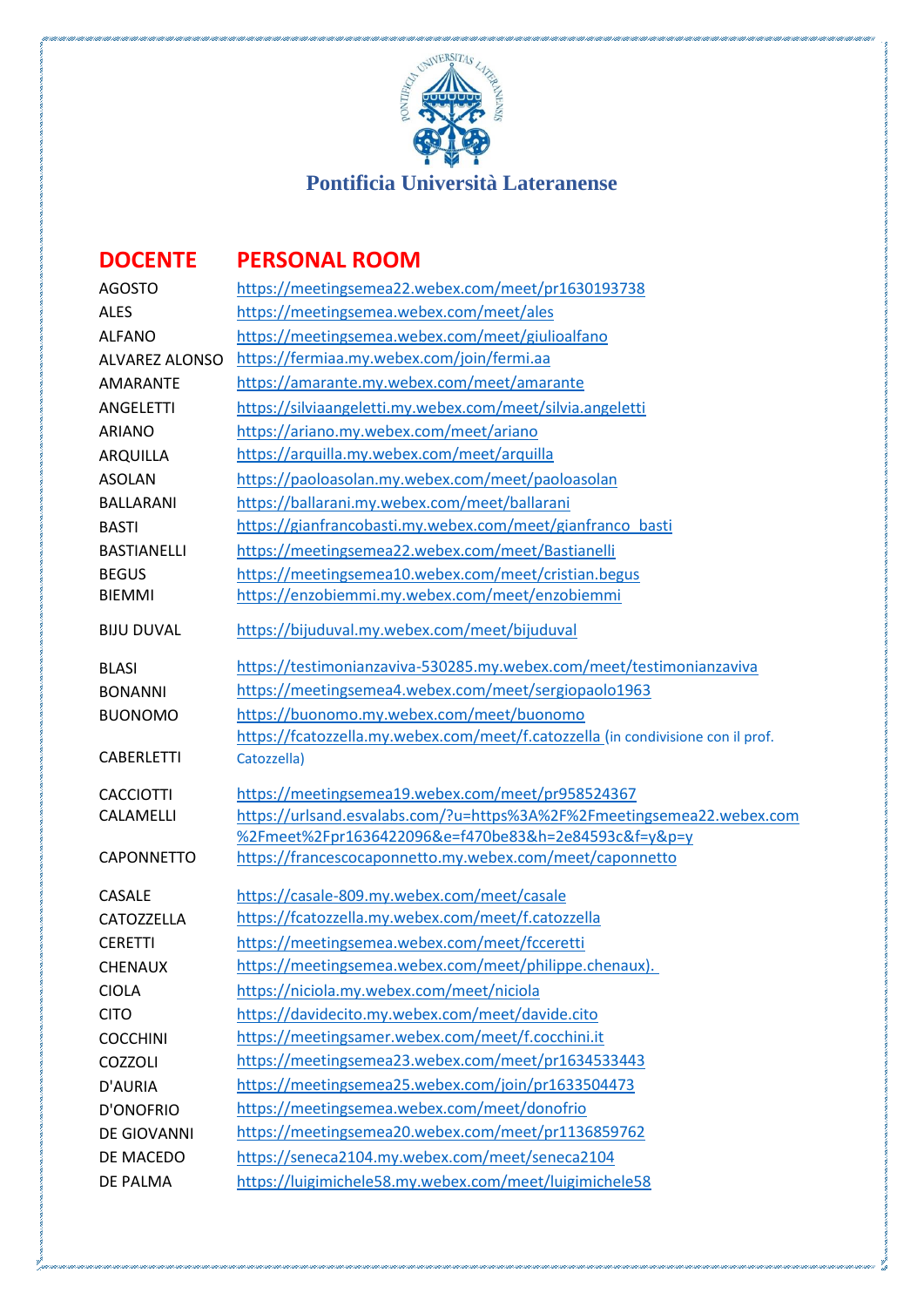| <b>DEL MISSIER</b>    | https://meetingsemea20.webex.com/meet/pr953823173                                                   |
|-----------------------|-----------------------------------------------------------------------------------------------------|
| <b>DE SIMONE</b>      |                                                                                                     |
| <b>GAETANO</b>        | https://monsgaetanodesimone.my.webex.com/meet/monsgaetanodesimone                                   |
|                       |                                                                                                     |
| DE SIMONE             | https://desimonegiuseppina.my.webex.com/meet/desimone.giuseppina                                    |
| <b>GIUSEPPINA</b>     |                                                                                                     |
|                       | https://ecdibernardo.my.webex.com/meet/ec.dibernardo                                                |
| DI BERNARDO           |                                                                                                     |
| DI CEGLIE             | https://robertodiceglie.my.webex.com/meet/robertodiceglie                                           |
| <b>DONATO</b>         | https://donato.my.webex.com/meet/donato                                                             |
| <b>EUSEBI</b>         | https://meetingsemea3.webex.com/meet/luciano.eusebi                                                 |
| <b>FERRI</b>          | https://ferririccardo.my.webex.com/meet/ferririccardo                                               |
| <b>FEYLES</b>         | https://meetingsemea22.webex.com/meet/pr1635158400                                                  |
| <b>FILANNINO</b>      | https://filannino.my.webex.com/meet/filannino                                                       |
|                       |                                                                                                     |
| <b>FUSS</b>           | https://meetingsemea5.webex.com/meet/fuss                                                           |
| <b>GABURRO</b>        | https://gaburro.my.webex.com/meet/gaburro                                                           |
|                       | https://urlsand.esvalabs.com/?u=https%3A%2F%2Fgarribba.my.webex.com                                 |
| <b>GARRIBBA</b>       | %2Fgarribba.my%2Fj.php%3FMTID%3Dm2d38abf49e7675ffc047154f7508bd83&e=<br>f470be83&h=9c239704&f=y&p=y |
|                       |                                                                                                     |
| <b>GHERRI</b>         | https://gherridocet.my.webex.com/meet/gherridocet                                                   |
| <b>GIAMMARRESI</b>    | https://giammarresi.my.webex.com/meet/giammarresi                                                   |
| <b>GIOVAGNOLI</b>     | https://meetingsamer.webex.com/meet/rafgiovagnoli                                                   |
| <b>GIOVANELLI</b>     | https://giorgiogiovanelli.my.webex.com/meet/giorgio.giovanelli                                      |
| <b>GIUNTI</b>         | https://meetingsemea3.webex.com/meet/giunti                                                         |
| <b>GRAZIANI</b>       | http://graziani.my.webex.com/meet/graziani                                                          |
| <b>GRAZIOLI</b>       | https://grazioli.my.webex.com/meet/grazioli                                                         |
| <b>IACCARINO</b>      | https://antoiaccarino.my.webex.com/meet/anto.iaccarino                                              |
| <b>JIMENEZ ECHAVE</b> | https://cmfjimenez.my.webex.com/meet/cmfjimenez                                                     |
|                       |                                                                                                     |
| <b>IZZI</b>           | https://meetingsemea.webex.com/meet/c.izzi                                                          |
| KONRAD                | https://konrad-588.my.webex.com/meet/konrad                                                         |
| <b>KOUVEGLO</b>       | https://meetingsemea20.webex.com/meet/kouveglo                                                      |
| <b>KRIENKE</b>        | https://meetingsemea22.webex.com/meet/pr1633123112                                                  |
| LAMERI                | https://angeluslameri.my.webex.com/meet/angeluslameri                                               |
| LARRANAGA             |                                                                                                     |
| OYARZABAL             | https://cmfeuforma.my.webex.com/meet/cmfeuforma                                                     |
| LARREY                | https://plarrey.my.webex.com/meet/plarrey                                                           |
| <b>LEE</b>            | https://meetingsemea20.webex.com/meet/pr959095537                                                   |
| <b>LODA</b>           | https://lodacceo.my.webex.com/meet/loda.cceo                                                        |
|                       |                                                                                                     |
| <b>LOMONACO</b>       | https://raffaelelomonaco.my.webex.com/meet/raffaele.lomonaco                                        |
| <b>LORIZIO</b>        | https://lorizio.my.webex.com/meet/lorizio                                                           |
| LOVISON               | https://meetingsemea4.webex.com/meet/lovison                                                        |
| <b>MAGNANO</b>        | https://meetingsemea5.webex.com/meet/fiorella.magnano                                               |
| <b>MALGERI</b>        | https://malgeri.my.webex.com/meet/malgeri                                                           |
| <b>MANES</b>          | https://meetingsemea22.webex.com/meet/pr1630025132                                                  |
| <b>MANGANARO</b>      | https://meetingsamer.webex.com/meet/patriziamanganaro                                               |
|                       | https://meetingsemea.webex.com/meet/g.manzone51                                                     |
| <b>MANZONE</b>        |                                                                                                     |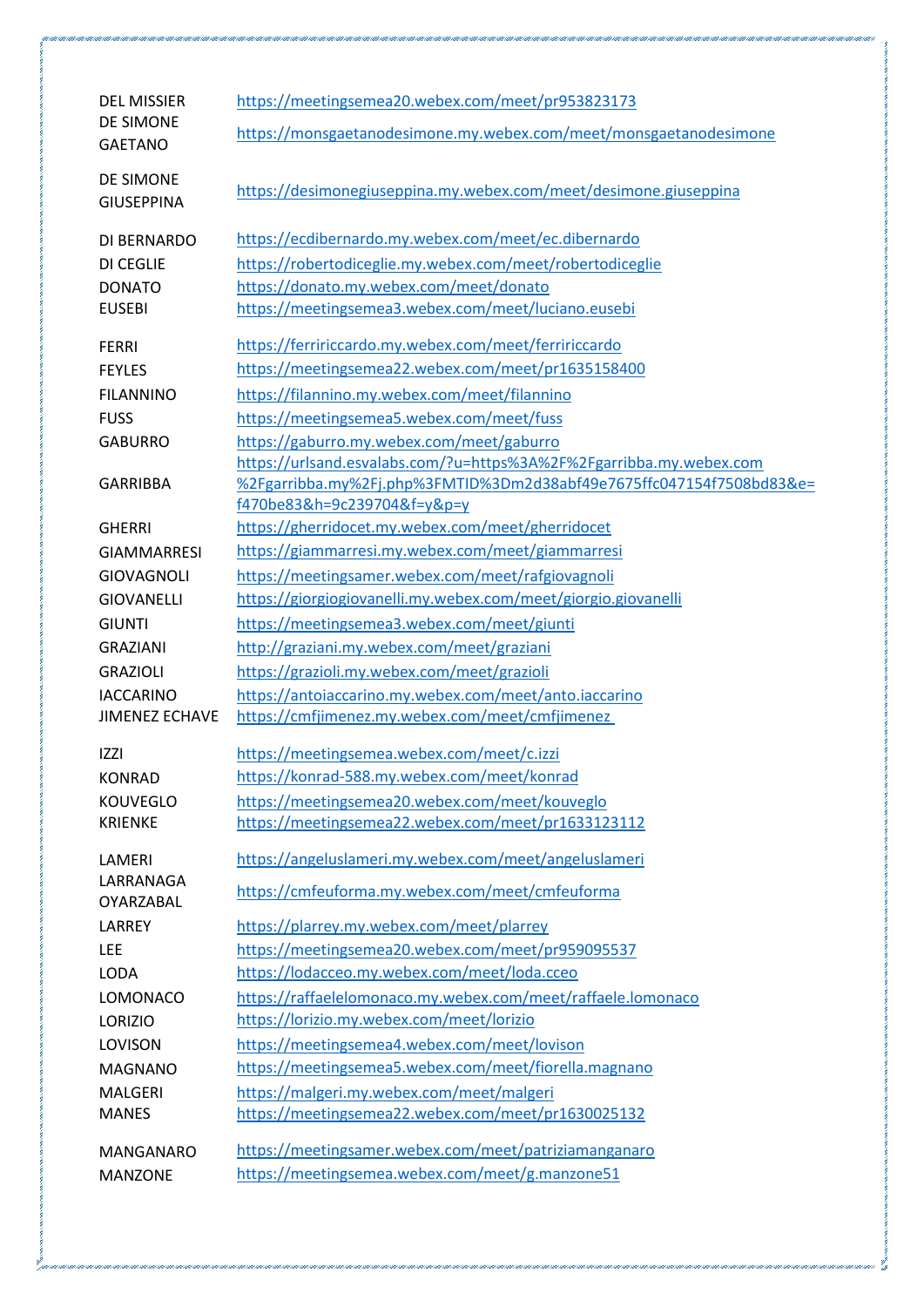| <b>MARCACCI</b>                 | https://meetingsemea13.webex.com/meet/marcacci                          |
|---------------------------------|-------------------------------------------------------------------------|
| <b>MARCHESI</b>                 | https://meetingsemea3.webex.com/meet/marchesi.maddalena                 |
| <b>MARIANI</b>                  | https://meetingsemea3.webex.com/meet/luc.marian                         |
| MAZZOLENI                       | Https://meetingsemea3.webex.com/meet/mazzoleni                          |
| MEI                             | https://meetingsemea.webex.com/meet/prof.enricomei                      |
| <b>MERLO</b>                    | https://merlo-693.my.webex.com/meet/merlo                               |
| <b>MESSINESE</b>                | https://leonardomessinese.my.webex.com/meet/leonardo messinese          |
| <b>MIGLIORINI</b>               | https://meetingsemea.webex.com/meet/migliorini                          |
| <b>MONCKTON</b>                 | https://moncktonaw.my.webex.com/meet/moncktonaw                         |
| <b>MORANA</b>                   | https://morana-598.my.webex.com/meet/morana                             |
| <b>NACCI</b>                    | https://matteonacci.my.webex.com/meet/matteonacci                       |
| <b>NARDIN</b>                   | https://nardin-427.my.webex.com/meet/nardin                             |
| <b>NKAFU</b><br><b>NKEMNKIA</b> | https://meetingsemea2.webex.com/meet/nkafunkemnkia                      |
| <b>NOLAN</b>                    | https://meetingsemea23.webex.com/meet/pr1632192321                      |
| <b>ORSOLA</b>                   | https://meetingsemea2.webex.com/meet/gianluca.orsola                    |
| <b>PADULA</b>                   | https://massipadula.my.webex.com/join/massipadula                       |
| <b>PACELLI</b>                  | https://meetingsemea23.webex.com/meet/pr1633699963                      |
| <b>PACIOLLA</b>                 | https://meetingsemea10.webex.com/meet/scuoladibologna                   |
| PALAZZINI                       | https://chiarapalazzini.my.webex.com/meet/chiara.palazzini              |
| PANGALLO                        | https://maripang.my.webex.com/meet/maripang                             |
| PASSALACQUA                     | https://bit.ly/3dTWHoX                                                  |
| PELLICCIA                       | https://meetingsemea2.webex.com/meet/valentina.pelliccia                |
| PETRONGARI                      | https://petrongarimrwebex.my.webex.com/meet/petrongarimr.webex          |
| PEZZELLA                        | https://apezzella.my.webex.com/meet/a.pezzella                          |
|                                 | https://meetingsemea17.webex.com/webappng/sites/meetingsemea17/meeting/ |
| PEZZIMENTI                      | download/b9b8a0eb9a664e01b3dfef884d2e6c1e?siteurl=meetingsemea17&MTID   |
|                                 | =m111f2716ed320a5ecd0eaa120192b886                                      |
| <b>PINOTTI</b>                  | https://cinthiapinotti-677.my.webex.com/meet/cinthia.pinotti            |
| <b>PITTA</b>                    | https://pittaantonio7.my.webex.com/meet/pittaantonio7                   |
| <b>PULCINELLI</b>               | https://pinopul.my.webex.com/meet/pinopul                               |
| <b>REALI</b>                    | https://meetingsamer.webex.com/meet/nreali                              |
| <b>RIZZI</b>                    | https://antoniorizzi.my.webex.com/meet/antonio.rizzi.                   |
| <b>RONZANI</b>                  | https://roccoronzani.my.webex.com/meet/rocco.ronzani                    |
| SANDULLI                        | https://meetingsemea22.webex.com/meet/pr1634415720                      |
| SANNINO                         | https://armandosannino.my.webex.com/meet/armando.sannino                |
| <b>SANTORI</b>                  | https://bit.ly/2BZESHp                                                  |
| SARRIÓ<br><b>CUCARELLA</b>      | https://diegosarrio-52922.my.webex.com/meet/diego.sarrio                |
| <b>SCHUTZ</b>                   | https://meetingsemea3.webex.com/meet/schutz                             |
| <b>SESSA</b>                    | https://ansessa.my.webex.com/meet/ansessa.                              |
|                                 |                                                                         |

.<br>That failt failt failt failt failt failt failt failt failt failt failt failt failt failt failt failt failt failt failt failt failt